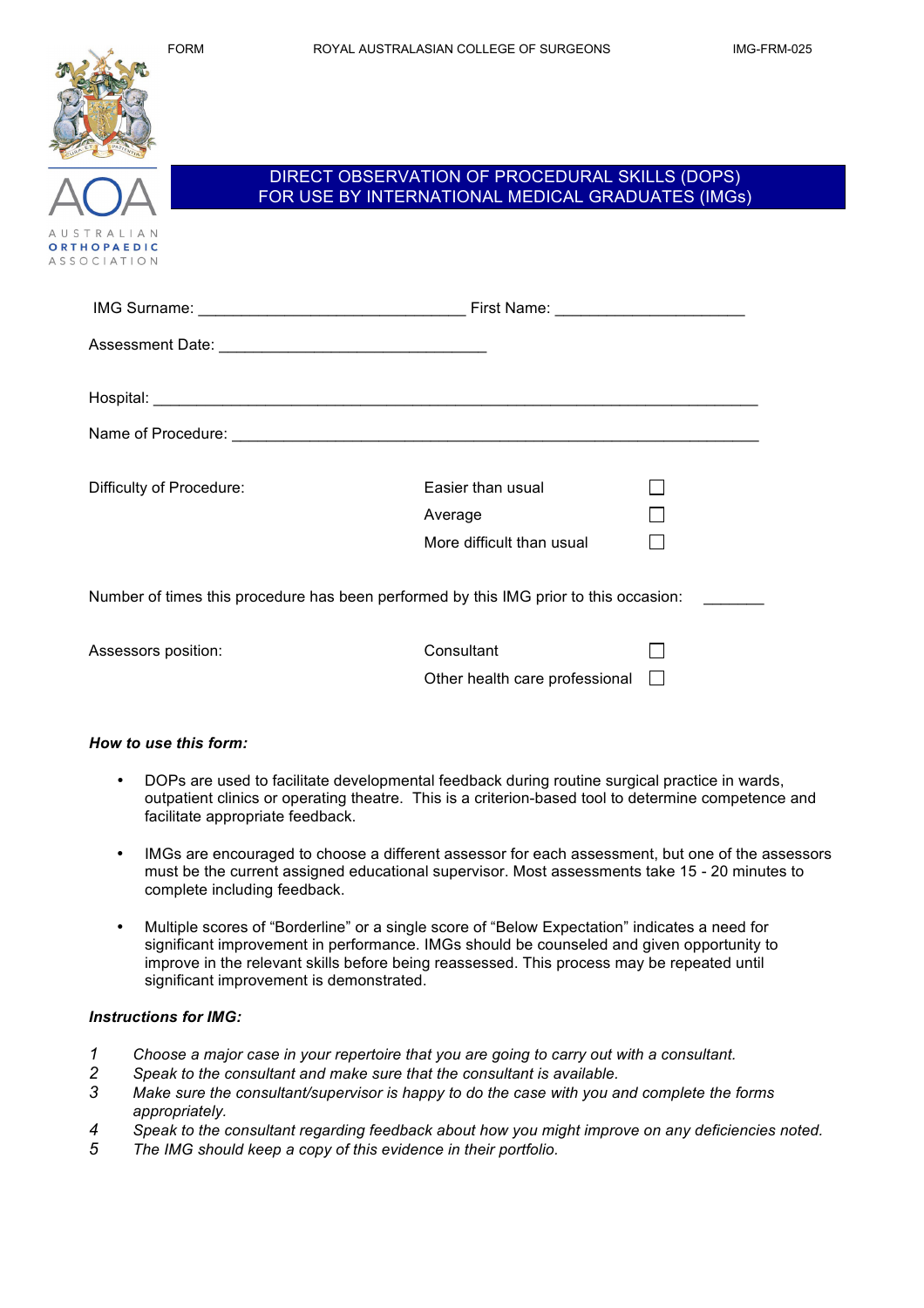# DIRECT OBSERVATION OF PROCEDURAL SKILLS (DOPS) FORM

|                                                                                              | <b>Scoring</b>       |           |           |    |
|----------------------------------------------------------------------------------------------|----------------------|-----------|-----------|----|
| Procedure to be Assessed: Network and the Assessed:                                          | <b>Not Competent</b> | Competent | Excellent | УN |
|                                                                                              |                      |           |           |    |
| <b>Before the Operation</b>                                                                  |                      |           |           |    |
| Demonstrates knowledge of                                                                    |                      |           |           |    |
| Indications/contraindications                                                                |                      |           |           |    |
| Complications                                                                                |                      |           |           |    |
| Explains to patient/relatives as above and checks understanding,<br>especially side and site |                      |           |           |    |
| Explains to patient likely outcome including time frame. Checks                              |                      |           |           |    |
| understanding                                                                                |                      |           |           |    |
| <b>In Theatre</b>                                                                            |                      |           |           |    |
| <b>Checks</b>                                                                                |                      |           |           |    |
| Equipment                                                                                    |                      |           |           |    |
| Limb marking<br>٠                                                                            |                      |           |           |    |
| Any implant required; and choice appropriate<br>$\bullet$                                    |                      |           |           |    |
| $\bullet$<br>X-rays/imaging                                                                  |                      |           |           |    |
| Demonstrates safe aseptic technique & safe use of instruments<br>(sharps)                    |                      |           |           |    |
| Demonstrates appropriate liaison with anaesthetist/theatre staff,<br>$\bullet$               |                      |           |           |    |
| eg positioning, antibiotics                                                                  |                      |           |           |    |
| <b>During surgery demonstrates</b>                                                           |                      |           |           |    |
| Knowledge of skin incision<br>$\bullet$                                                      |                      |           |           |    |
| Knowledge of exposure<br>$\bullet$                                                           |                      |           |           |    |
| Care with soft tissues<br>$\bullet$                                                          |                      |           |           |    |
| Knowledge and use of instruments<br>$\bullet$                                                |                      |           |           |    |
| Knowledge of procedure<br>$\bullet$                                                          |                      |           |           |    |
| Good use of assistant<br>$\bullet$                                                           |                      |           |           |    |
| Ability to control bleeding<br>٠                                                             |                      |           |           |    |
| Ability to adapt procedure to any unexpected event                                           |                      |           |           |    |
| Ability to close wound and apply dressing<br>$\bullet$                                       |                      |           |           |    |
| Manual dexterity required to carry out procedure<br>$\bullet$                                |                      |           |           |    |
| Ability to adapt procedure to accommodate unexpected events<br>$\bullet$                     |                      |           |           |    |
| <b>After the Operation</b>                                                                   |                      |           |           |    |
| Remains responsible until patient in recovery<br>$\bullet$                                   |                      |           |           |    |
| Documents the operation and post-operative plan<br>$\bullet$                                 |                      |           |           |    |
| Communicates the outcome to patient/relatives<br>$\bullet$                                   |                      |           |           |    |
| Analyses own clinical performance for continuous improvement<br>$\bullet$                    |                      |           |           |    |
| Name of Consultant<br><b>Signature of Consultant</b>                                         |                      |           |           |    |
|                                                                                              |                      |           |           |    |
| Signature of IMG                                                                             |                      |           |           |    |